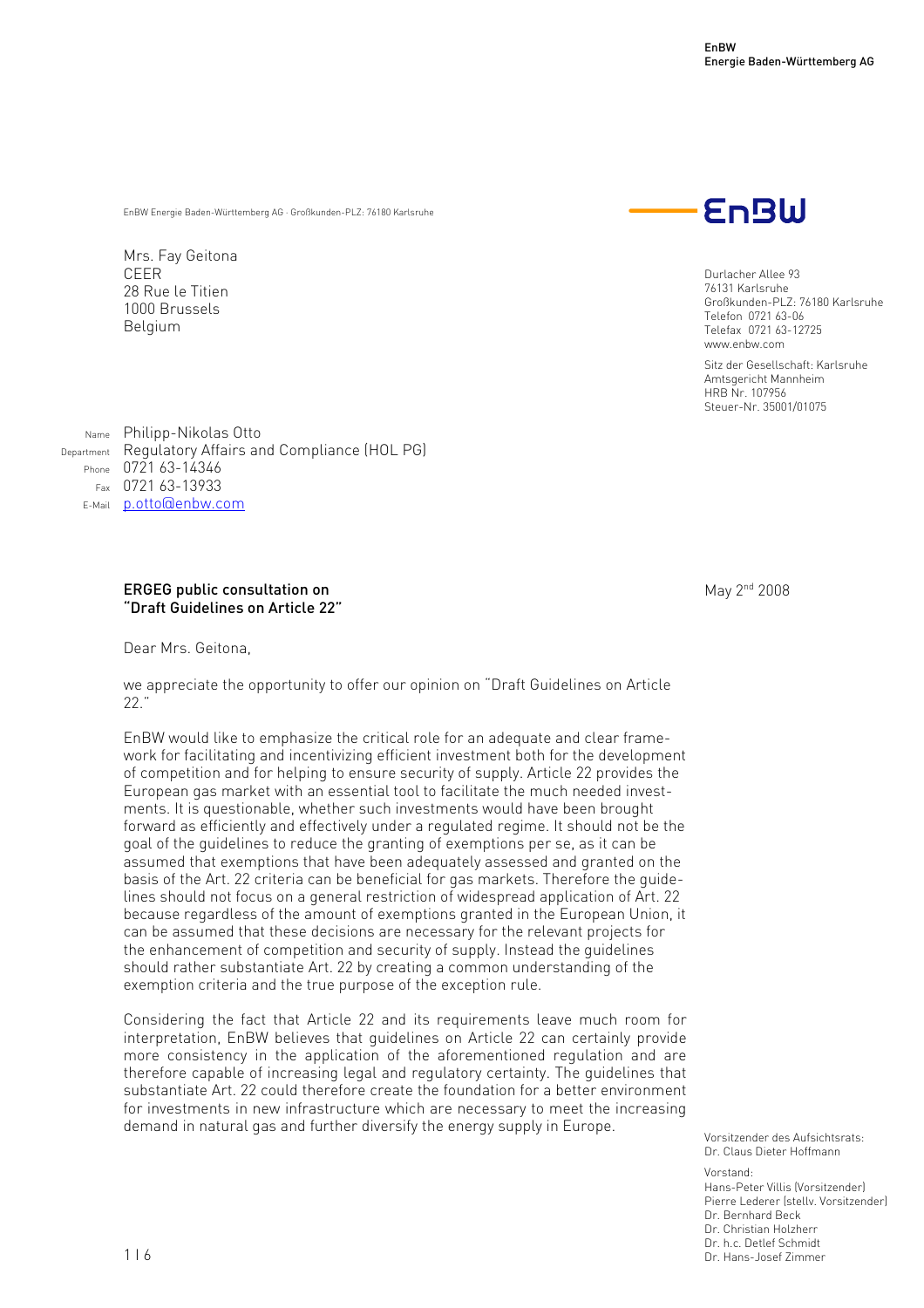

EnBW further offers the following comments in response to the issues raised in the consultation paper "Draft Guidelines on Art. 22":

## Do you consider the described general principles and guidelines appropriate to achieve a consistent and transparent framework for competent authorities when deciding on exemption procedures?

Regardless of the following comments EnBW believes that the guidelines are generally appropriate to achieve a common approach to exemption prerequisites as well as a common application of the exemption criteria of Art. 22. By the very nature of a European Directive the exceptional rule in Art. 22 left much room for further design. Therefore any further substantiation of the issues mentioned in Art. 22 and the exemption procedure itself are helpful to achieve a consistent framework in which exemptions can be granted Europe-wide on a common legal basis.

To increase the transparency of the decision making process on exemptions the responsible regulatory authority should demonstrate how the guidelines for Art. 22 have applied.

### Do you consider the present scope of eligible infrastructure to be too narrow?

EnBW believes that Art. 22 is regarding its scope of eligible infrastructures and its incentives on investors to tackle the problem of lack of willingness to invest due to regulation uncertainty in the transition.

Storage and LNG facilities, as well as interconnectors will play an increasingly critical role in the facilitation of a single European Gas Market. Especially regarding security of supply and energy diversification investments in new infrastructures should be incentivized by reducing regulatory risks burdened on gas investors. On the contrary, gas networks should not be allowed to apply for TPA exemption as these should always be subject to regulated TPA. Furthermore – keeping the requirements of Art. 22 in mind - it is quite unlikely that a granted TPAexemption of a network could not be detrimental to competition.

### Do you consider open season (or comparable) procedures an important tool in assessing market demand for capacity with respect to determining the size of the project applying for exemption, as well as in the subsequent capacity allocation?  $\overline{S}$ hould Open Season (or comparable) procedures be mandatory?

Provided that transparent market consultations or assessments are conducted, Open Season or comparable procedures can be a very important tool to adjust the size of a project in respect of its technical limits. Open Season procedures can give additional new entrants access to the project that they initially might not have had and also increase the publicity of the project and therefore facilitate commercialization of the project capacity.

Regardless of these positive effects of an Open Season, these procedures should not be mandatory for the applicant to receive a TPA exemption. Since each project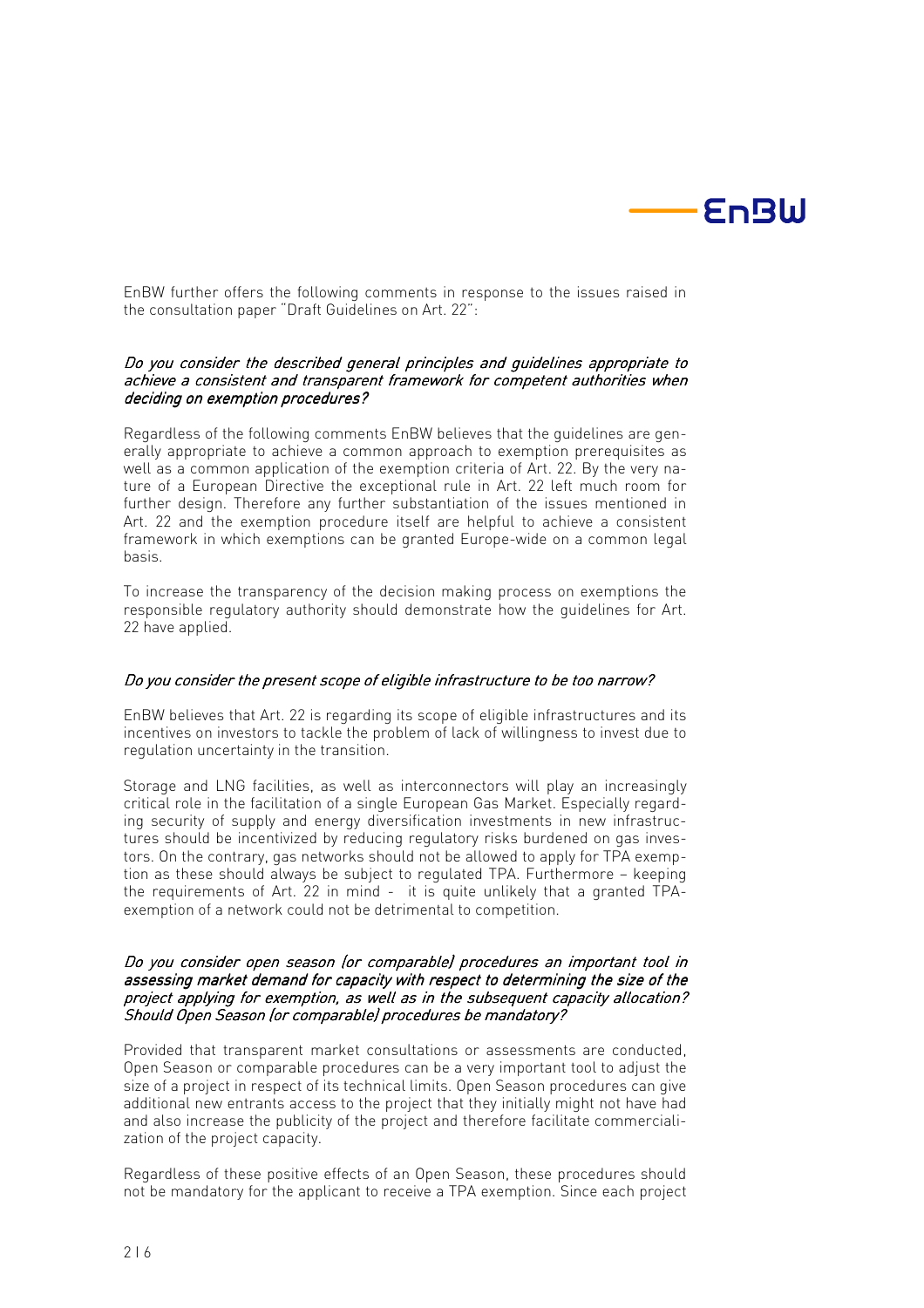

and the specific (base) criteria for its realization are unique, an over-all obligation for Open Season would not do justice to the intentions of exemption procedures provided by law. For example, mandatory open seasons would facilitate dominant market players to book capacity in projects initiated by new entrants which could result in negative effects on competition. Furthermore some infrastructures – such as storage facilities, which in most cases de facto lack the character of a natural monopoly – may not make it necessary to offer capacity of the asset concerned, as geological circumstances offer the market participants the option to initiate a storage project by themselves.

In case of interconnection related Open Seasons, it should be guaranteed that the involved TSOs coordinate the proceedings particularly timetables. Without coordination uncertainties prevent potential shippers to participate in such open seasons.

## Should Open Seasons also be used to allocate equity?

The rationale of exemptions from third party access according to Art. 22 is to promote investments required by the market. In other words exemptions are to offer legal certainty to investors to secure their business plan and alleviate their investment decisions. Any dilution of investors equity in the applying project would be counterproductive and would distort if not hinder any investment decision which is aimed at on the basis of the exemption application. In addition it can be assumed that the allocation of equity would have no impact on any of the 5 criteria required by the existing Art. 22, and notably on the enhancement of competition in gas supply and on the enhancement of security of supply.

Open Season can therefore not be considered as an appropriate tool for determining the allocation of equity within an investment project.

## Some stakeholders think that Art. 22 should be applied differently to LNG terminals as they may be generally better suitable for enhancing competition and security of supply than other types of eligible infrastructure. What is your point of view on this? If you agree, how should this be reflected in the guidelines?

EnBW believes that a differentiated approach for LNG facilities is not necessary. Yet it is certain that new LNG infrastructures will in most cases fulfill the five criteria of Art 22. According to estimates indigenous gas production in the EU is steadily going to decline. This will lead to an increasing dependency of imports in the next years. In order to fill the supply gap, further gas infrastructure is needed. Particularly LNG facilities will help to enhance diversification of sources of supply and simultaneously decrease dependency from only a small number of supplying countries.

In order to be in the position to use the potential of alternative sources, new LNG projects should principally be exempted from regulated TPA. As such projects are capital intensive and pay-back periods are accordingly long, project companies need to have planning security. Long-term contracts grant consistent payment flows. A number of regasification facilities would probably not be actualized under a regulated TPA regime. In order to avoid a negative impact on competition non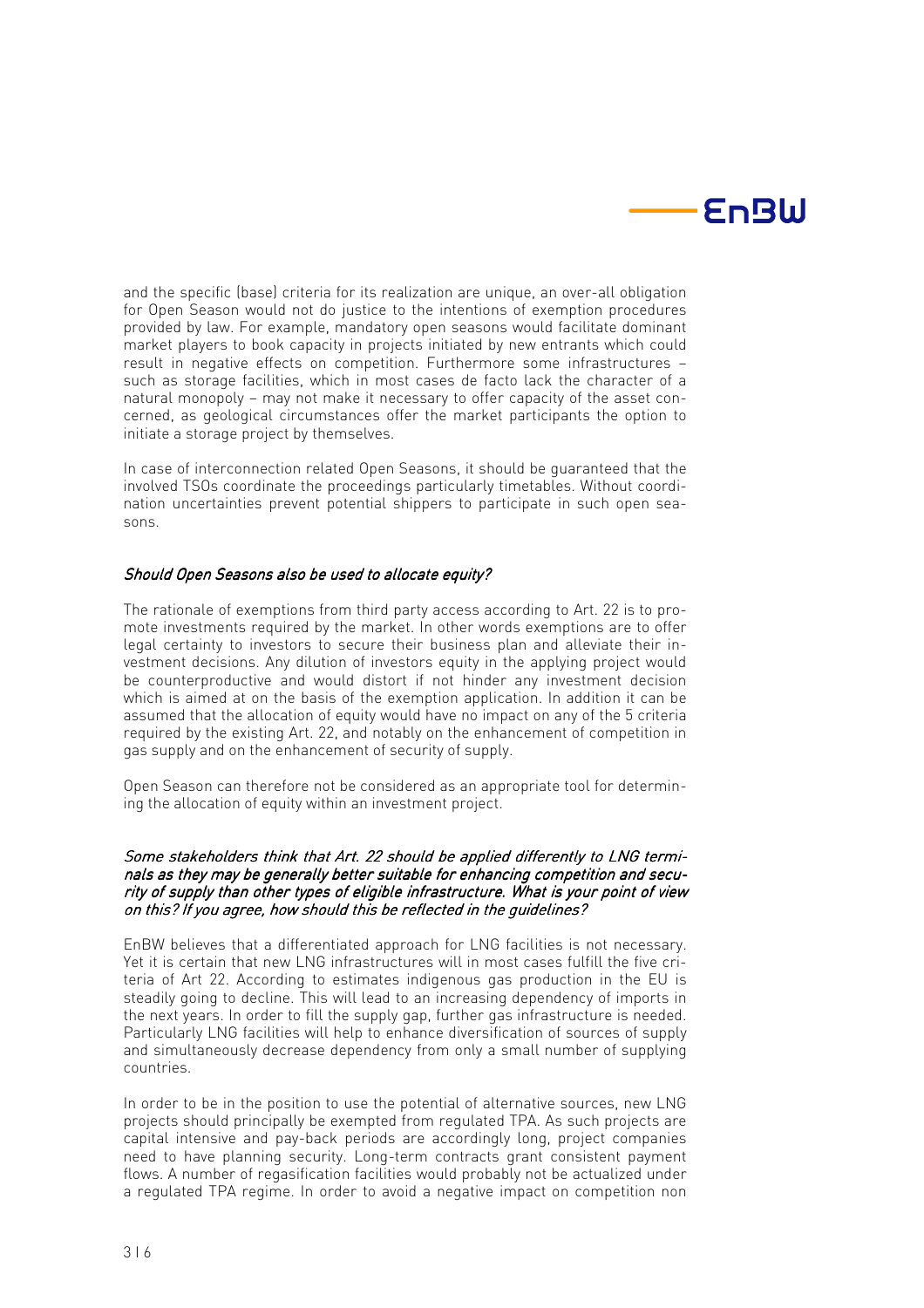

discriminatory and transparent practice of Open Season procedures should consequently be applied from the start of a project. This offers new market participants the possibility to receive capacity rights.

## Are the described criteria for assessing whether the exemption is not detrimental to competition or the effective unbundling of the internal gas market or the efficient functioning of the regulated system to which the infrastructure is connected, appropriate?

In most cases the applicant will not possess the necessary information to be able to demonstrate the impact of the new infrastructure - let alone the exemption itself. Generally the applicant will only be able to supply the regulatory authority with estimates or views. Upon applying for an exemption it should be the responsibility of the regulatory authority to seek views of all market participants to understand what the impact of the exemption may be.

EnBW would further like to highlight that regulatory authorities should strongly differentiate between dominant market players and newcomers applying for TPA exemption when assessing the positive effects the investment will have on competition in the gas market as well as when assessing the impact of the exemption itself on competition. It can assumed as a matter of principle that any exemption granted for projects of new market entrants – that would only invest provided that TPA exemption is granted – cannot be detrimental to competition.

This issue is only addressed briefly in the guidelines that the legal requirements of Art. 22 make it very unlikely that the exemption of a dominant market player is not considered detrimental to competition. This assertion is plausible as exemptions and in particular wide ranging TPA exemptions would have a negative impact on competition by further cementing the already dominant position of the dominant market player. And although the criteria for Art. 22 should be applied equally to new-players and incumbents, the guidelines should stress the importance of applying exemptions on newcomers to offer new market players regulatory certainty for a noteworthy period of time to incentivize the entry of new market players in the gas market.

Especially if the only effective means of market entry is by establishing new infrastructure, e.g. due to lack of available capacity on existing infrastructure, the granting of an exemption should generally be considered as justified.

### To what extent should consultations with neighbouring authorities be done?

Under consideration of the relevant gas market and in the light of the fact that gas infrastructure projects will increasingly have a cross-border effect a coordination between authorities is inevitable to ensure a smooth and transparent assessment for an exemption from TPA. The necessity of regulatory coordination is most evident in investments in interconnectors. As has been considered by the EC Draft of the Third Energy Package regarding cross-border projects, consultation and decisions should be made jointly by the competent authorities in the directly connected markets when assessing the effects of the project on the relevant gas market.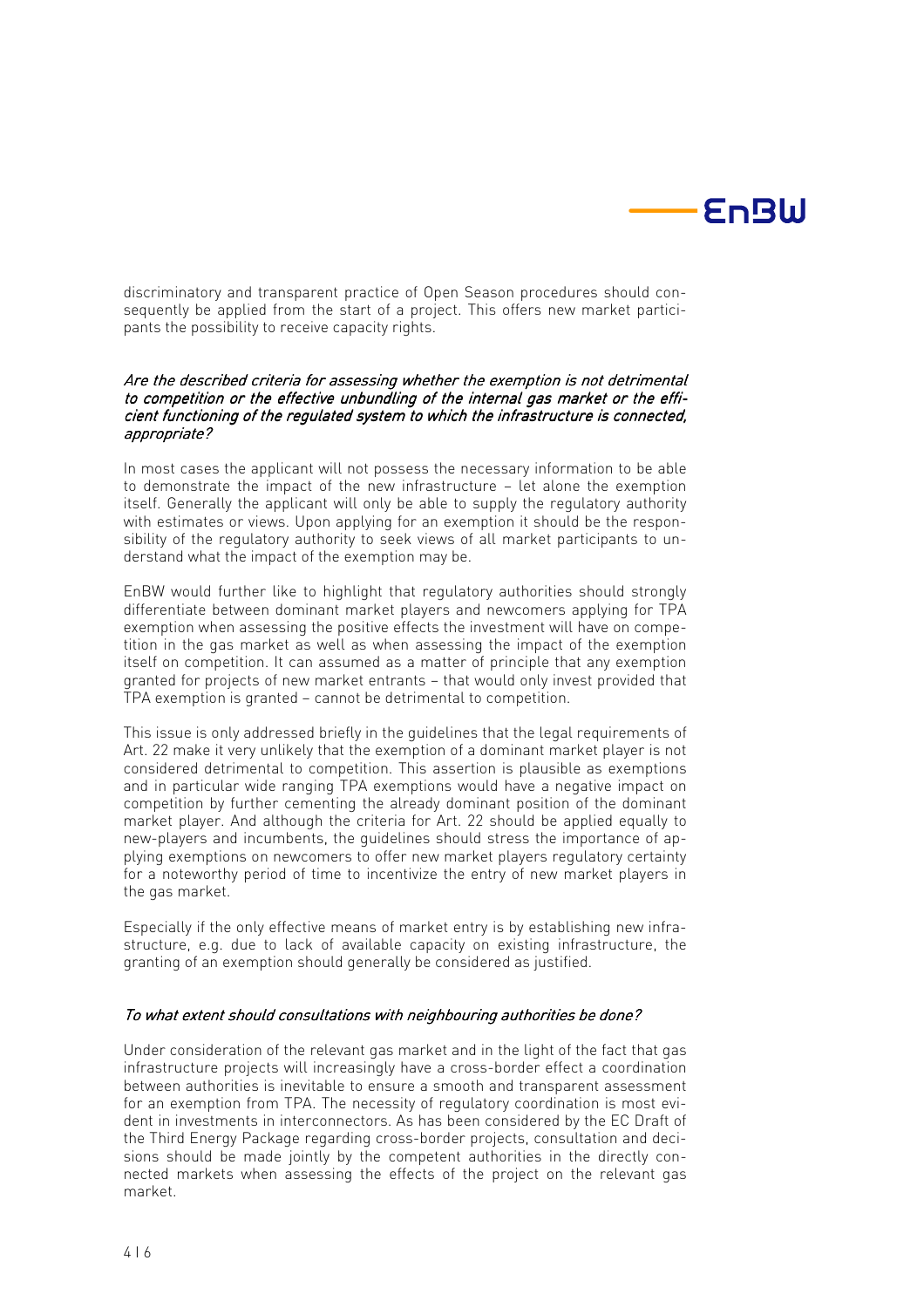

In case the investment in a European Member State has the potential for a significant impact in a different European Member State, the competent regulatory authority of the effected country should be consulted along with market participants to assess the possible enhancement of competition. These views should be taken into account by the competent authority deciding on the exemption application in the country the infrastructure is being constructed.

### Parts 3.3.1.1 and 3.3.1.2 of the proposed guidelines deal respectively with partial and full exemptions. Do you consider the described decisions (partial/full exemption) appropriate in safeguarding the goal of Directive 2003/55/EC in making all existing infrastructure available on a non-discriminatory basis to all market participants and safeguarding the principle of proportionality?

Since exemption decisions should be made on a case-by-case basis and the different possible options of designing partial exemptions is practically inexhaustible, the guidelines avoid going focusing on details of partial exemptions. Any guidelines would probably only limit the regulatory authority in a case-by-case assessment in the exemption application procedure.

To increase the transparency of the exemption application procedures the regulatory authority should include any interested effected market participants in form of consultation procedures. EnBW has noticed such an approach in UK where Ofgem has informed market participants in advance of their planned exemption decision and given other market participants the possibility to offer their opinion in a public consultation.

# Do you believe that Art. 22 exemptions should also benefit incumbents or their affiliates? If yes, in what way and to what extent?

Although incumbents also possess the right to apply for an exemption according to Art. 22 we concur with the statement of the guidelines that requirements of Art. 22 "make it very difficult for dominant market players or their affiliates to receive TPA exemptions and in particular wide-ranging TPA exemptions as there is a significant risk that the granting of an exemption in such circumstances would have a negative impact on competition by fortifying an already dominant position in the relevant markets". Yet exemptions for new infrastructures of incumbents and their affiliates should not be excluded per se, as exemptions with imposed conditions – so called "partial exemptions" – should also be taken into consideration for incentivizing new investments. For "partial exemptions" could offer smaller market participants or new entrants the possibility to purchase capacities in the new infrastructures that they possibly could not have received under normal circumstances.

### Do you agree that under certain circumstances, deciding authorities should be entitled to review the exemption? How can it be assured that this does not undermine the investment?